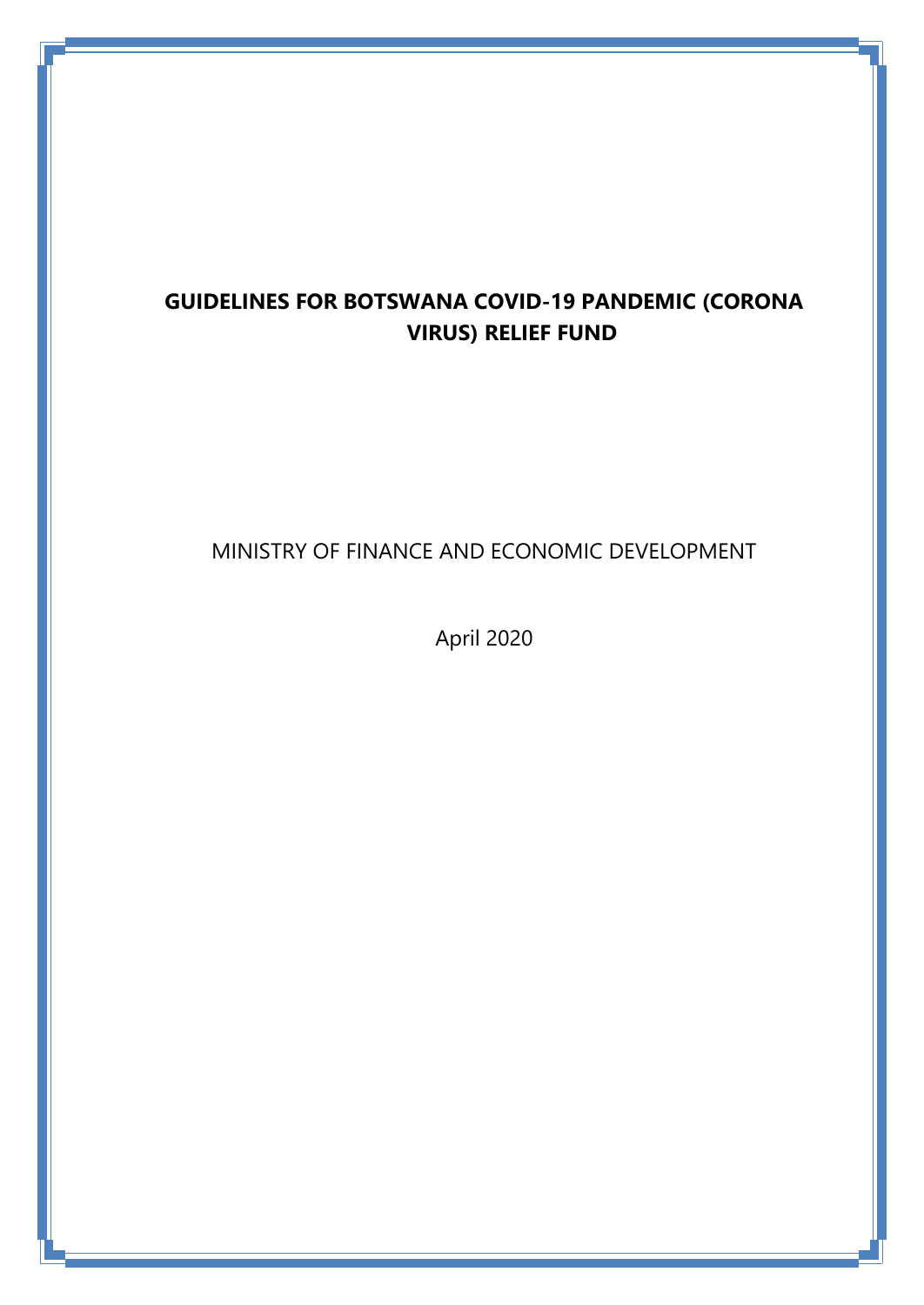# **TABLE OF CONTENTS**

| ANNEXURE 2: GUIDELINES FOR THE COVID19 WAGE SUBSIDY13 |  |
|-------------------------------------------------------|--|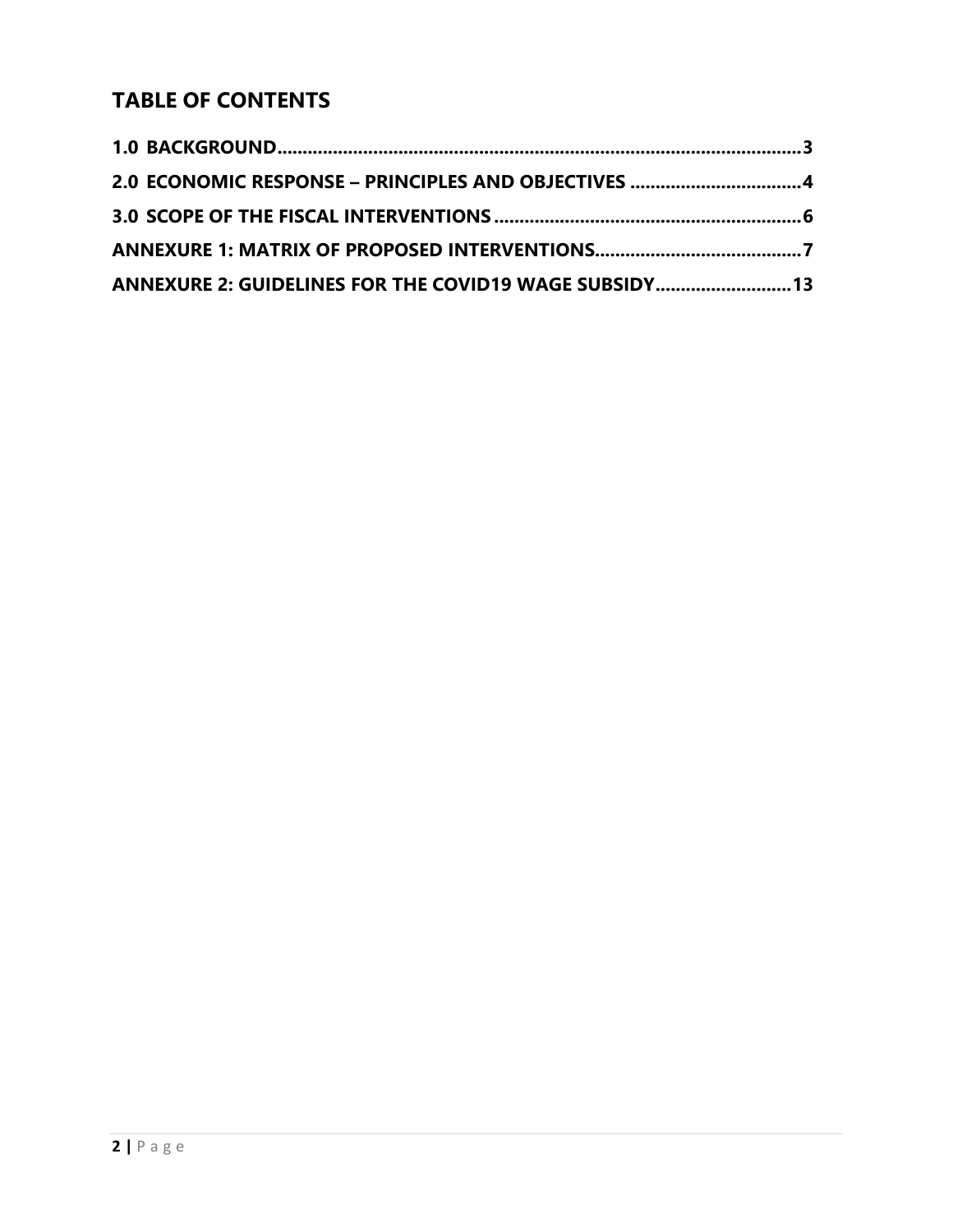# **1.0 BACKGROUND**

- <span id="page-2-0"></span>**1.1** The coronavirus (COVID-19) comes at a time when the world economy was expecting an improvement in economic growth in 2020 as compared to 2019, with a similar upturn expected in Botswana. As the virus has spread around the world over the past two months, it has become apparent that there will be a very large negative economic impact, both globally and in Botswana. Many countries, including Botswana, have introduced restrictions on travel, population movement and social interaction with the aim of suppressing the spread of the virus. These restrictions have a negative impact on economic activity, in addition to the direct impact of the health system crisis arising in many countries<sup>1</sup>.
- **1.2** Governments are, therefore, implementing a variety of measures to mitigate the negative impact of COVID-19. The impact of the COVID-19 shock is particularly acute in specific sectors, and best-practice interventions include a range of *targeted* fiscal, monetary and financial market measures to help affected households and businesses.
- **1.3** The COVID-19 Economic Advisory Committee has been evaluating the potential economic impact on Botswana, and has prepared a package of interventions designed to mitigate that impact and provide some support to businesses and households, consistent with available fiscal space. The fiscal interventions identified by the Economic Advisory Committee are attached as Annexure 1. Annexure 2 contains sectors which will **not** be covered by the support programme.

 $\overline{\phantom{a}}$ *<sup>1</sup> At present, however, most of the negative economic impacts arise from the restrictions imposed to suppress the spread of the virus rather than the health impacts themselves, in contrast to previous viral episodes such as HIV/AIDS.*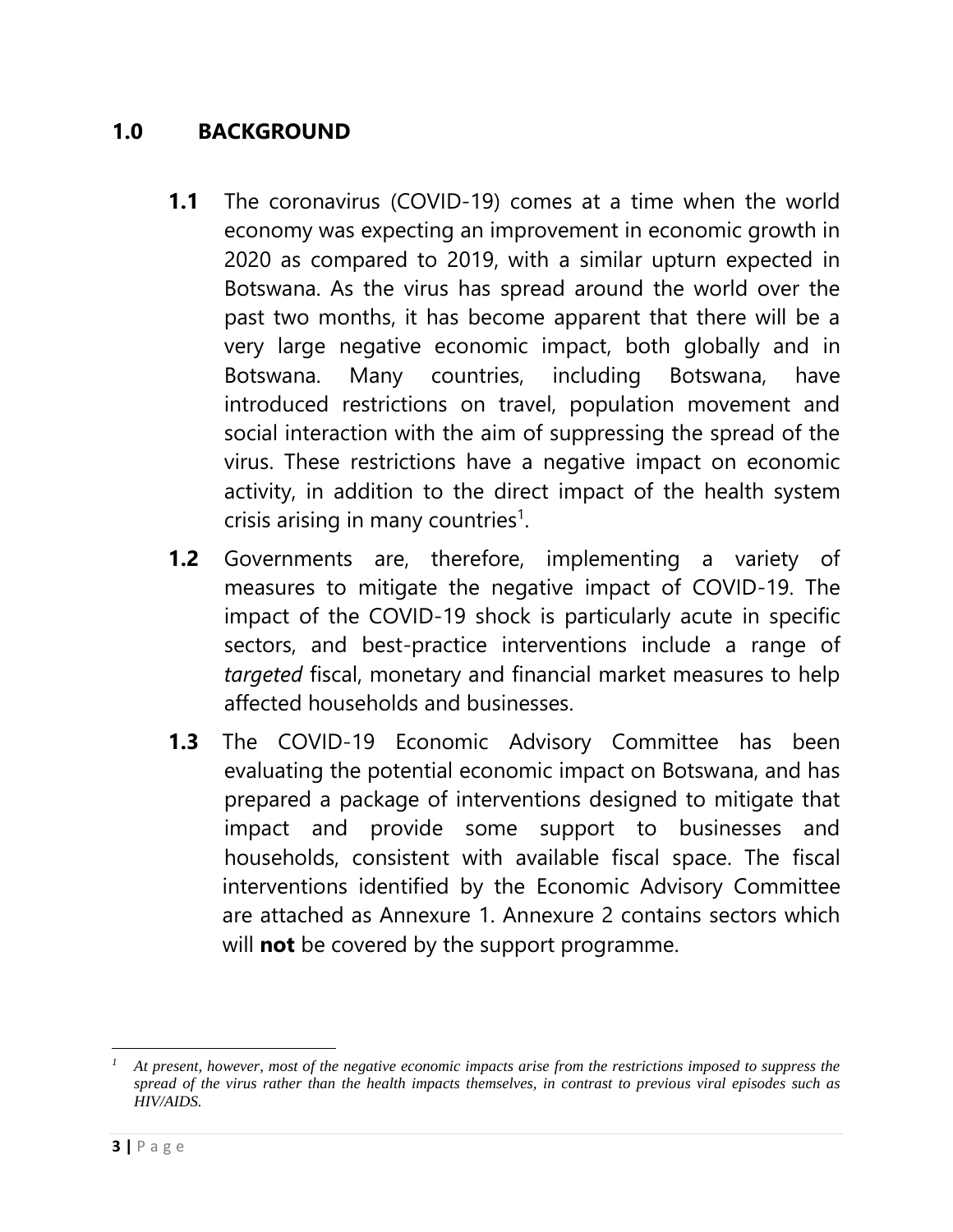# <span id="page-3-0"></span>**2.0 ECONOMIC RESPONSE – PRINCIPLES AND OBJECTIVES**

- **2.1** In terms of the mitigating actions being implemented around the world, the objectives are generally to minimise the adverse short-term impact of the COVID-19 recession on firms and households, and to ensure that economy is well placed for recovery when conditions improve. The latter requires that, as far as possible, firms that are fundamentally sound survive the crisis – if firms disappear, then recovery will be much slower and the permanent impact deeper. During the recession, many firms will have short-term cash-flow problems that could lead to bankruptcy, due to insufficient revenues to meet immediate commitments, even if they are not fundamentally uncompetitive or insolvent. Appropriate action should therefore be taken to help them to contain or reduce costs and defer financial commitments until cash-flow improves.
- **2.2** Similarly, at the household level, for people who lose their jobs or are temporarily laid off, or lose income-earning opportunities (e.g. small-scale traders), action should help to soften the blow of lost income and help them to meet financial commitments.
- **2.3** However, it is important that, as far as possible, interventions are targeted on sectors, firms and households that have suffered the greatest adverse impact. Widespread, untargeted, interventions will be unaffordable, and less effective. Nevertheless, targeting must be practical and implementable in a relatively short time period.
- **2.4** As a general principle, interventions should be flexible and time-limited. The impact of the corona virus is likely to be variable over time, hopefully short-lived, but with the possibility that there may be flare-ups of infections and restrictions at some point in the future. Governments need to avoid getting locked into unsustainable long-term financial commitments, and be able to scale back rapidly when the need for support declines.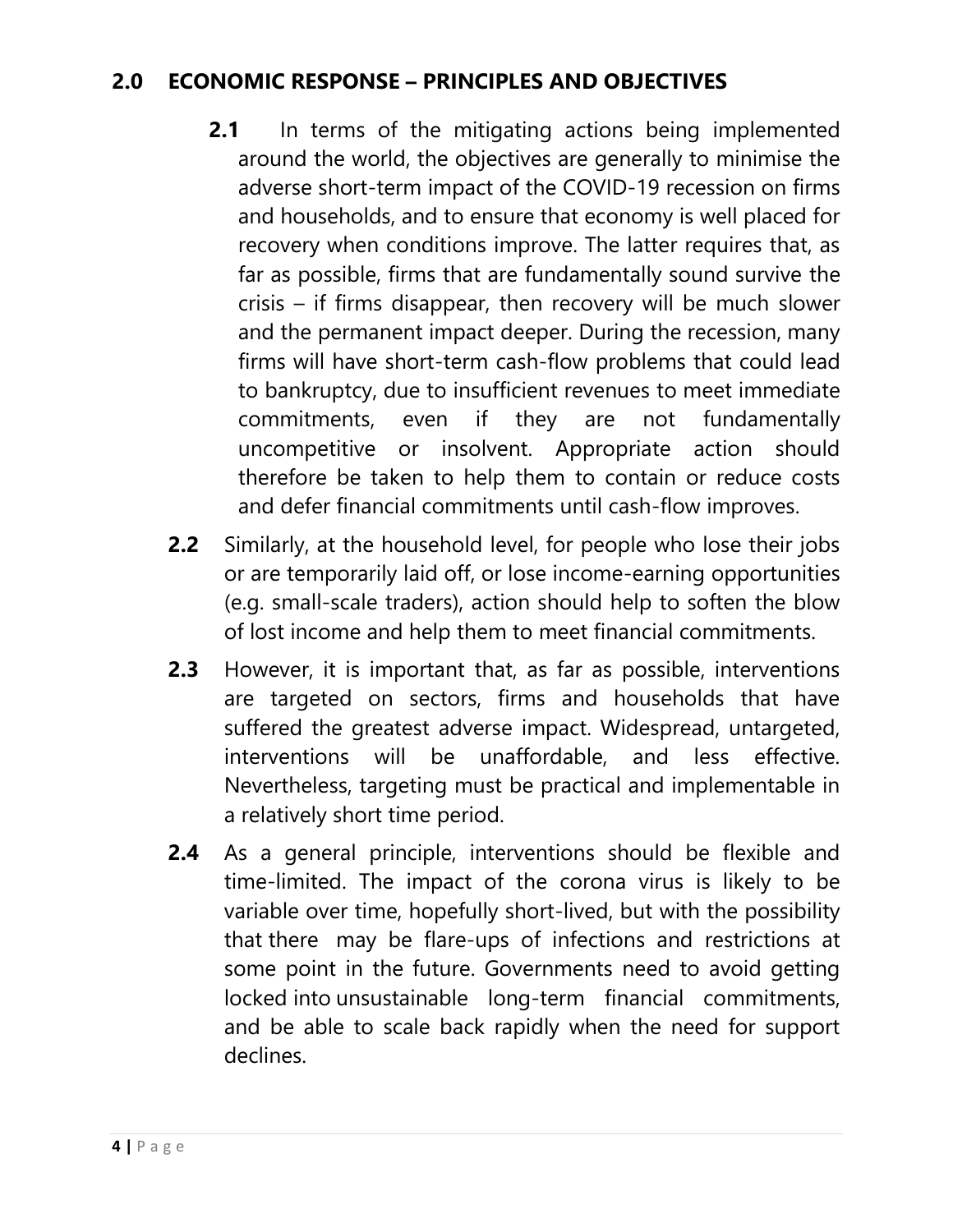- **2.5** There is a general consensus that fiscal interventions are more effective than general monetary policy interventions (such as interest rate reductions) in these circumstances. Fiscal interventions inject money into the economy, directly in the hands of the firms and households that need it. Generalised monetary policies such as reducing interest rates may be useful as a signalling device to support confidence, but are unlikely to stimulate spending and aggregate demand.
- **2.6** In Botswana, as a response to the COVID 19, Government developed an economic response plan with a view to address the following strategic objectives:
	- **a)** Support to workers
	- **b)** Stabilisation of businesses
	- **c)** Ensuring availability of strategic reserves, and
	- **d)** Promotion of opportunities for economic diversification
- **2.7** As part of the comprehensive national response to the threat of COVID-19 Pandemic (Corona Virus), the Ministry of Finance and Economic Development (MFED) established a Special Fund, known as the "COVID-19 Pandemic (Corona Virus) Relief Fund". The Fund provides financial resources to cater for the procurement of national relief supplies; evacuation cost for citizens outside Botswana; national publicity outreach programmes; relief of selected industries or sectors; public counselling centres or facilities; additional staff to support health professionals and an economic stimulus package post COVID-19 Pandemic.
- **2.8** Presidential Directive CAB 9(A)/2020 dated 25 March 2020, directed the Ministry of Finance and Economic Development to urgently mobilise P2 000 000 000 (Two Billion Pula) through transfers from Special Funds and appropriation from the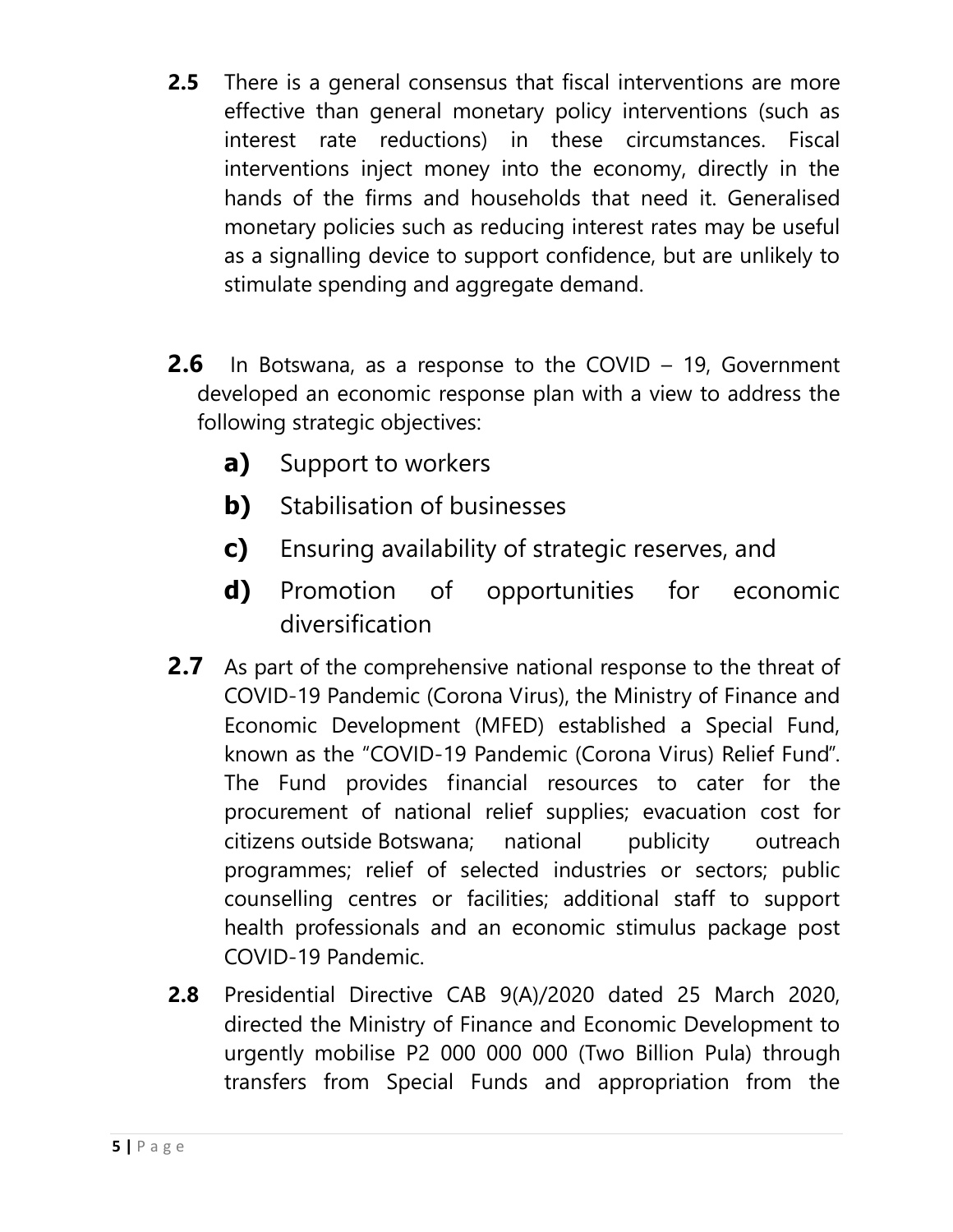Consolidated Fund and that the funds be paid into the COVID-19 Pandemic (Corona Virus) Relief Fund. More funding is also being mobilized through the private sector, civil society organizations, development partners and the community at large.

# <span id="page-5-0"></span>**3.0 SCOPE OF THE FISCAL INTERVENTIONS**

- 3.1 The proposed fiscal interventions for Botswana fall into a number of categories, as follows:
	- a) Wage subsidies
	- b) Loan guarantees
	- c) Build-up of Strategic Reserves such as Grain (maize, Sorghum, pulses); Water (bowsers, trucks, water tanks); and Medical supply/equipment
	- d) Psycho-social support e.g counselling
	- e) Burials
	- f) The evacuation cost of citizens who are currently outside Botswana
	- g) The national publicity outreach programme
	- h) Additional staff to support health professionals
- 3.2 The details of the proposed interventions are shown in Annexure 1.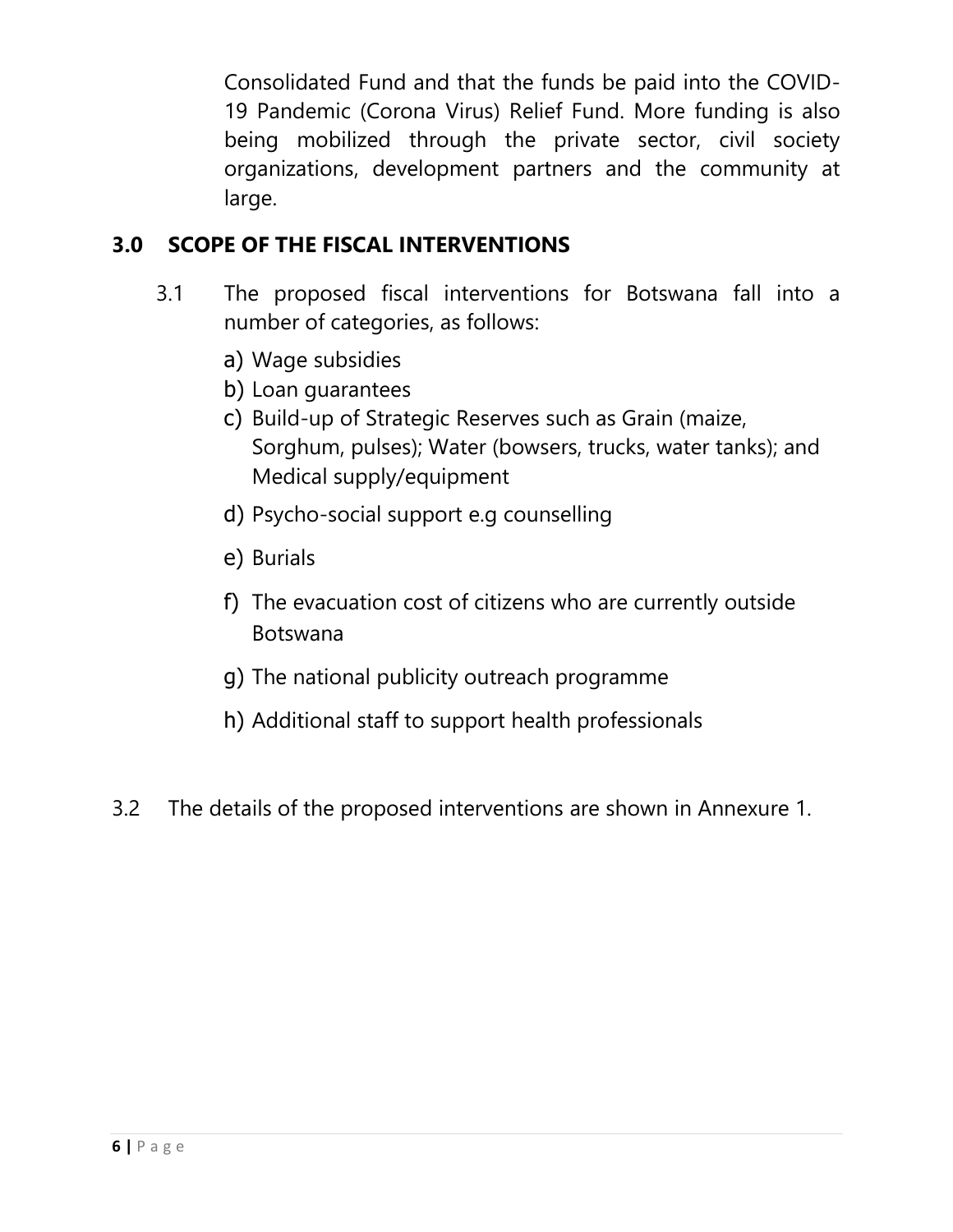## **ANNEXURE 1: MATRIX OF PROPOSED INTERVENTIONS**

<span id="page-6-0"></span>

| <b>Intervention</b>                | <b>Objectives</b>                                                                                                                                                                                                                                                                                                     | <b>Conditions</b>                                                                                                                                                                                                                                                                             | <b>Eligibility</b>                                                                                                                                                                                       |
|------------------------------------|-----------------------------------------------------------------------------------------------------------------------------------------------------------------------------------------------------------------------------------------------------------------------------------------------------------------------|-----------------------------------------------------------------------------------------------------------------------------------------------------------------------------------------------------------------------------------------------------------------------------------------------|----------------------------------------------------------------------------------------------------------------------------------------------------------------------------------------------------------|
| 1. Wage<br>Subsidy<br>(Annexure 2) | • To enable eligible businesses<br>affected by COVID-19 to keep<br>workers employed (i.e.<br>to<br>retrenchments)<br>avoid<br>and<br>flowing<br>incomes<br>into<br>households<br>To give businesses some cash-<br>flow relief<br>• Easy to administer (based on<br>rules, discretion minimized)<br>Quick to implement | Subsidy of 50% of basic<br>$\bullet$<br>salary of citizen employees,<br>with minimum subsidy of<br>P1000/month<br>and<br>maximum of P2500/month<br>Pay to eligible businesses<br>on condition that:<br>• No retrenchments (i.e.<br>employment at least at<br>level<br>December<br>of<br>2019) | • Must have TIN<br>Must be in a sector<br>identified<br>as<br>negatively affected<br>by COVID-19<br>Parastatals<br>and<br>businesses<br>with<br>direct Government<br>shareholding<br>are<br>not eligible |
|                                    |                                                                                                                                                                                                                                                                                                                       | • Salary payment to each<br>employee,<br>if<br>even<br>temporarily laid off, is<br>at least at the level of<br>the subsidy<br>Businesses to supply copy<br>register,<br>payroll<br>of<br>including name, Omang,<br>and basic<br>monthly<br>TIN                                                |                                                                                                                                                                                                          |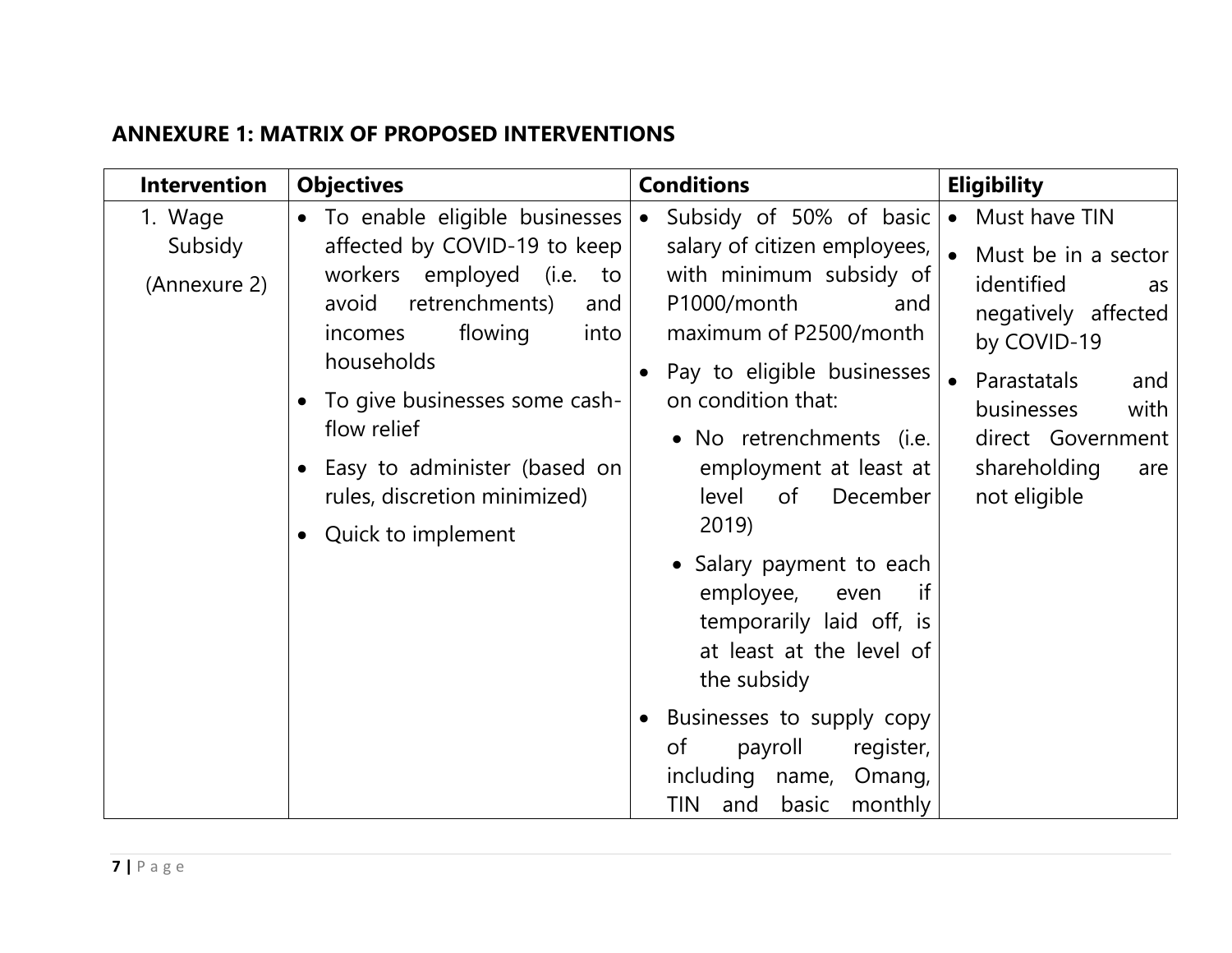|                      |                                                                                                                                 | salary for each employee<br>Subsidy<br>paid<br>through<br>$\bullet$<br>BURS to company bank<br>account                                                                                            |                                                                                                                                                            |
|----------------------|---------------------------------------------------------------------------------------------------------------------------------|---------------------------------------------------------------------------------------------------------------------------------------------------------------------------------------------------|------------------------------------------------------------------------------------------------------------------------------------------------------------|
|                      |                                                                                                                                 | Claims by businesses may<br>$\bullet$<br>be audited by BURS                                                                                                                                       |                                                                                                                                                            |
|                      |                                                                                                                                 | Payments will<br>be<br>paid<br>$\bullet$<br>through<br><b>BURS</b><br>to<br>businesses in April, May<br>and June 2020                                                                             |                                                                                                                                                            |
| 2. Loan<br>guarantee | • To give eligible businesses<br>affected by COVID-19 access to<br>credit to support ongoing<br>operations, in conditions where | • Guarantee<br>be<br>to<br>administered by BECI but<br>be<br>Government<br>to<br>a<br>liability                                                                                                   | Must be in a sector<br>$\bullet$<br>identified<br>as<br>negatively affected<br>by COVID-19                                                                 |
|                      | credit becomes more difficult to<br>obtain                                                                                      | Banks to undertake full<br>loan<br>recovery<br>process<br>(including "in the matter<br>between") before calling<br>on guarantee<br>No guarantee fee<br>Duration of guarantee will<br>be 24 months | Businesses must be<br>$\bullet$<br>tax compliant<br><b>Terms</b><br>and<br>conditions<br>to<br>be<br>negotiated<br>by<br>Government<br>and<br><b>Banks</b> |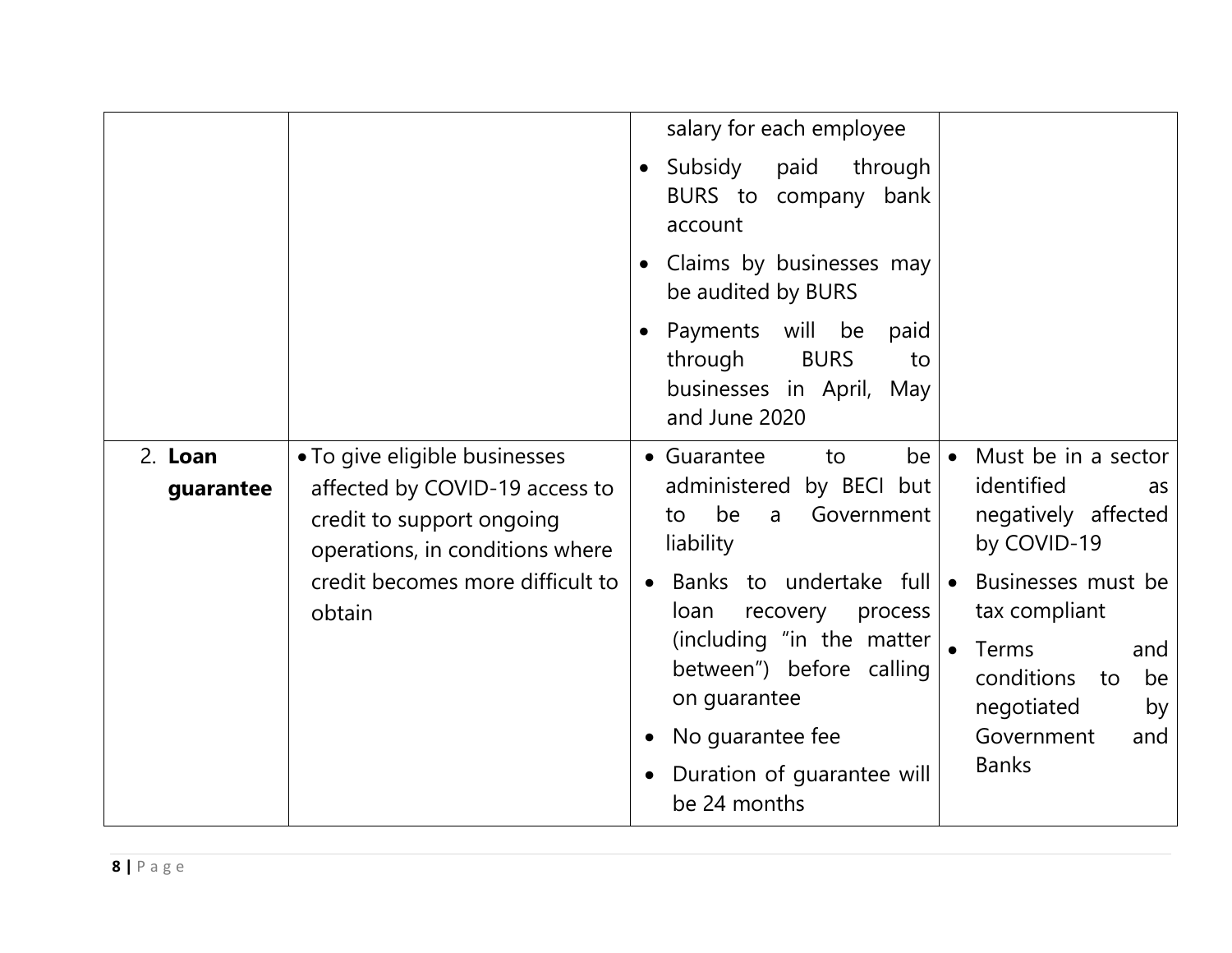|                                          |                                                                                                                                               | Ceiling on loan size P25m<br>$\bullet$<br>per borrower<br>Borrower to be in eligible<br>$\bullet$<br>sector |                                                                  |
|------------------------------------------|-----------------------------------------------------------------------------------------------------------------------------------------------|-------------------------------------------------------------------------------------------------------------|------------------------------------------------------------------|
| <b>Intervention</b>                      | <b>Objective</b>                                                                                                                              | <b>Conditions</b>                                                                                           | <b>Eligibility</b>                                               |
| 3. Support by<br>Development<br>Agencies | CEDA to support SME's<br>$\bullet$<br>affected by the COVID-<br>19<br>CEDA to restructure<br>loans waiving interest<br>payments for 12 months | <b>Contact CEDA</b>                                                                                         | <b>Business</b><br>affected<br>by  <br>$\bullet$<br>$COVID - 19$ |
|                                          | NDB to come up with<br>intervention packages<br>following same core<br>principles                                                             | <b>Contact NDB</b>                                                                                          | <b>Business</b><br>affected<br>by<br>$COVID - 19$                |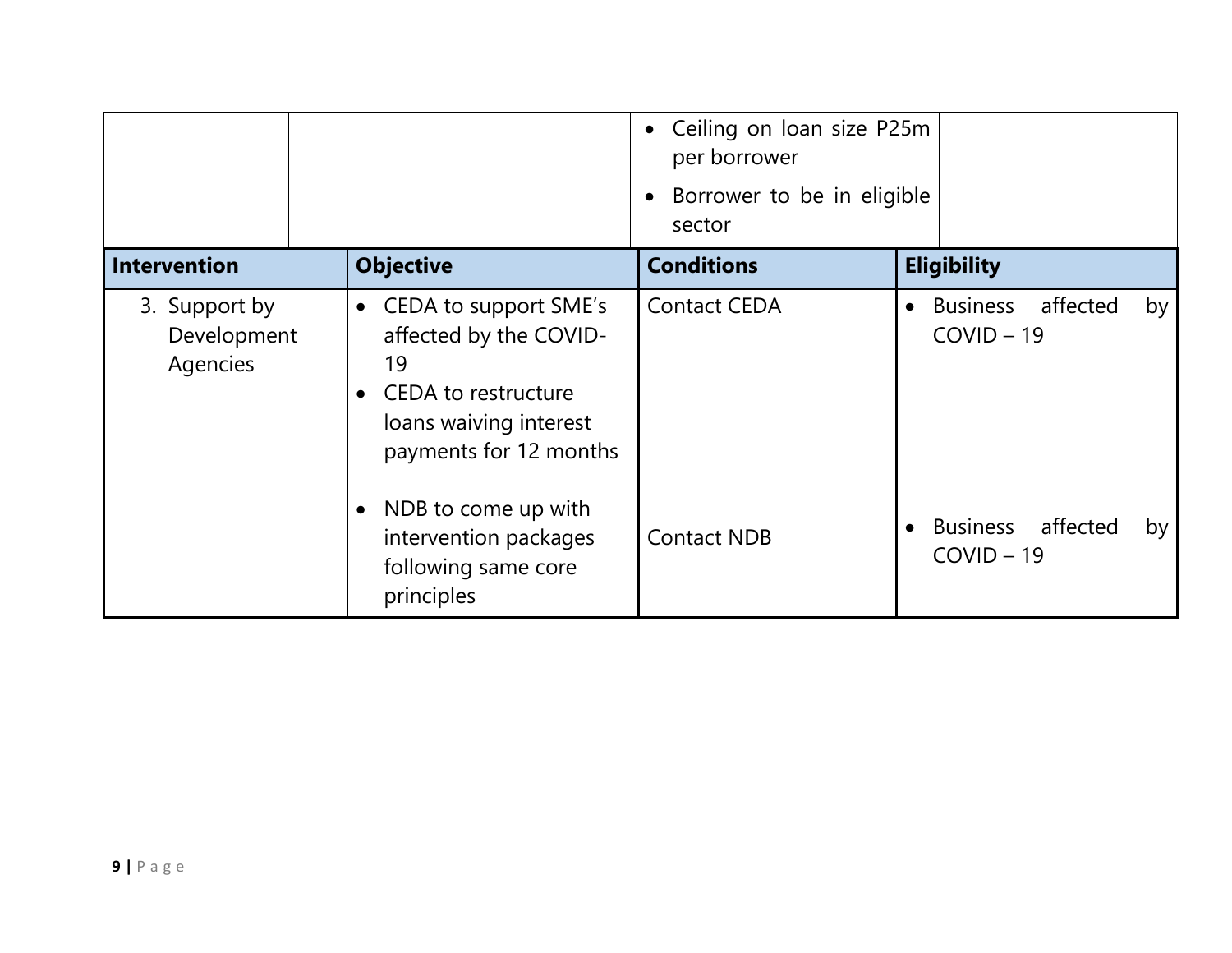| <b>INTERVENTION</b>                                                                                                                                                                               | <b>TIMELINE</b> | <b>RESPONSIBLE</b><br><b>INSTITUTION</b> |
|---------------------------------------------------------------------------------------------------------------------------------------------------------------------------------------------------|-----------------|------------------------------------------|
| 4. Build-up of Strategic Grain Reserves - Food (maize, sorghum,<br>pulses)                                                                                                                        | Immediate       | MoA/BAMB                                 |
| 5. Water (bowsers, trucks, water tanks)                                                                                                                                                           | Immediate       | <b>MLWS</b>                              |
| 6. Medical supply/equipment<br>Corona related Relief procurements and logistics e.g. tents, beds,<br>accommodation, disinfectant (helicopter), medical-tele consultation,<br>additional workforce | Immediate       | <b>MoHW</b>                              |
| (Counselling<br>7. Psycho-social<br>support<br>those<br>services<br>to<br>quarantined, front-line workers, corona<br>impacted persons and<br>their families)                                      | Immediate       | <b>MLGRD and MoHW</b>                    |
| 8. Burials                                                                                                                                                                                        | Immediate       | <b>MoHW</b>                              |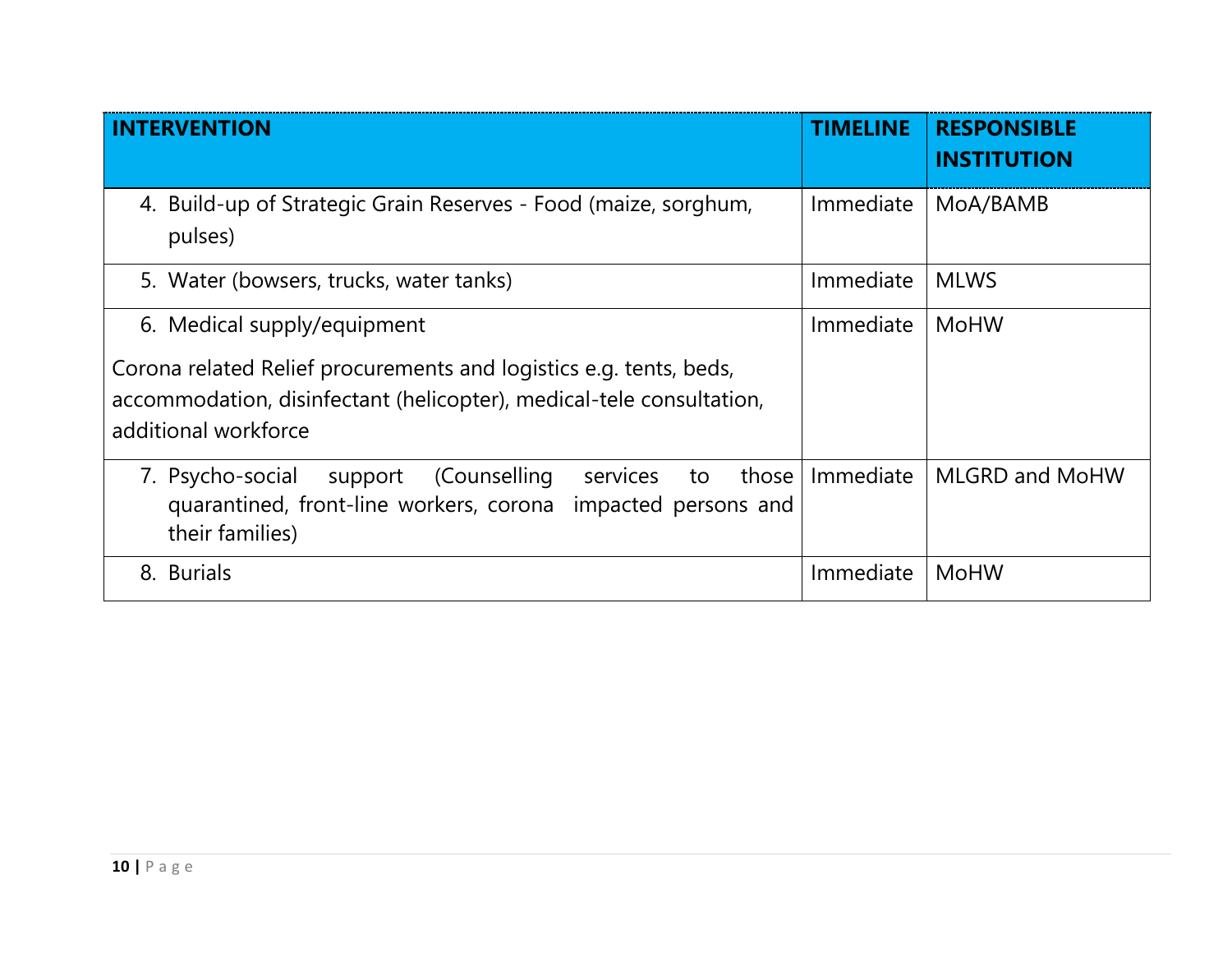## **OPPORTUNITIES**

| <b>INTERVENTION</b>                                                                                                                             | <b>TIMELINE</b> | <b>RESPONSIBLE</b><br><b>INSTITUTION</b> |
|-------------------------------------------------------------------------------------------------------------------------------------------------|-----------------|------------------------------------------|
| 9. Upscale production of horticultural produce                                                                                                  | Medium          | MoA                                      |
| a. Promote household vegetable production, including<br>through distribution of seedlings                                                       |                 |                                          |
| b. Promotion of horticultural production by upscaling fruit<br>production - this covers expansion<br>seedling<br>of<br>production, distribution |                 |                                          |
| Promote market centers for agricultural produce<br>10.                                                                                          | <b>Medium</b>   | MoA                                      |
| The demand for horticultural produce is 112 000mt and current<br>$\bullet$<br>production is 55 454mt.                                           |                 |                                          |
| Fund to be managed by Botswana Horticultural Council<br>$\bullet$<br>(BOHOCO)                                                                   |                 |                                          |
| 11.<br><b>Capacitate National Agro-processing Plant (NAPRO)</b>                                                                                 | Medium          | MoA                                      |
| to absorb all excess production of vegetables                                                                                                   |                 |                                          |
| The funds will assist NAPRO to operate efficiently and run at full                                                                              |                 |                                          |
| capacity. The operations will include logistics, buying produce from                                                                            |                 |                                          |
| farmers, production of processed products, promotion and sale of                                                                                |                 |                                          |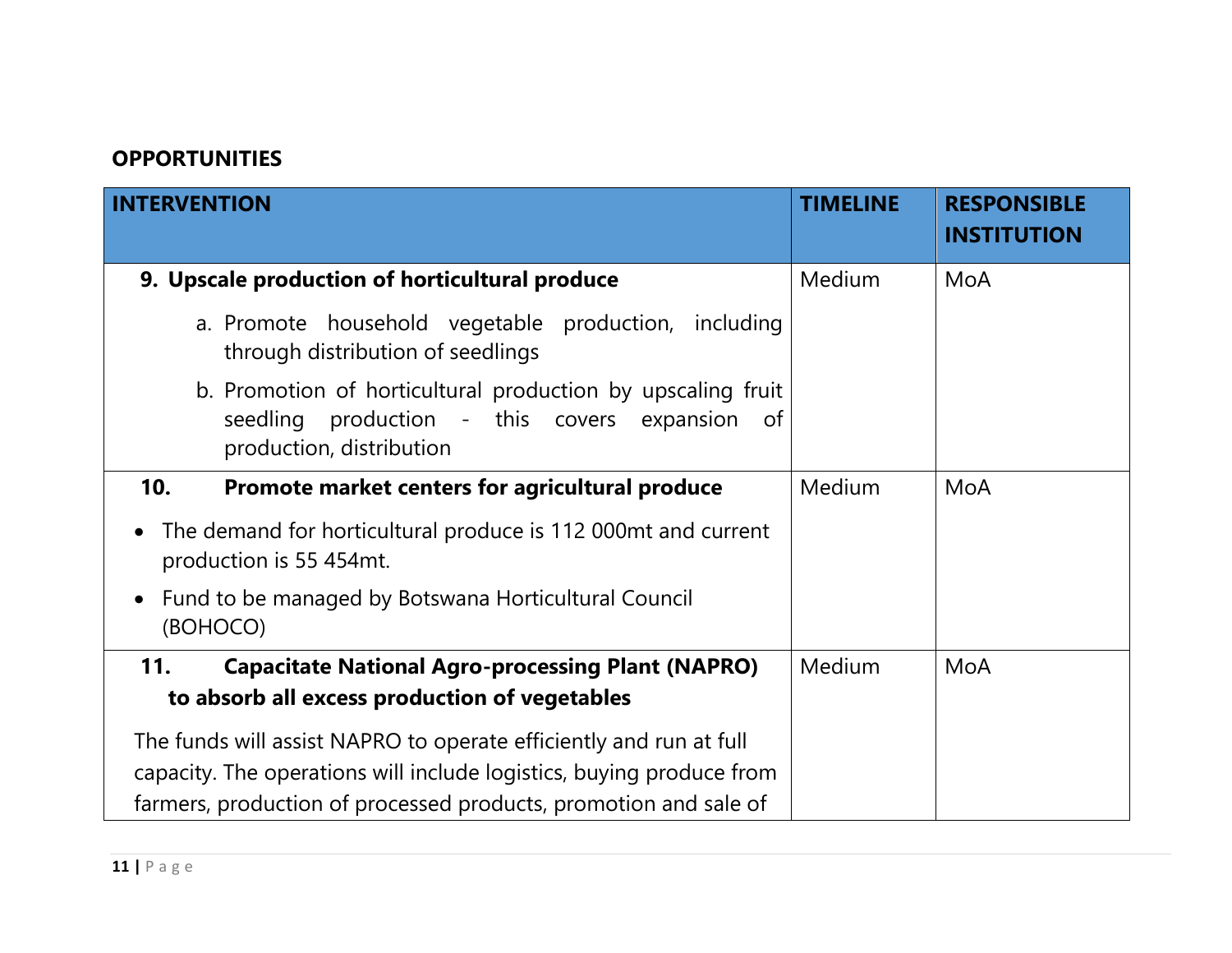| <b>INTERVENTION</b>                                                                                                         | <b>TIMELINE</b> | <b>RESPONSIBLE</b><br><b>INSTITUTION</b> |
|-----------------------------------------------------------------------------------------------------------------------------|-----------------|------------------------------------------|
| processed products.                                                                                                         |                 |                                          |
| production,<br>12. Promotion of livestock value chains (e.g. fodder<br>dairy heads) in the clusters to increase production  | Medium          | MoA                                      |
| 13. Set-up milk collection centres in communal areas, and re-route<br>trucks of milk processers to collect from the centres | Medium          | MoA                                      |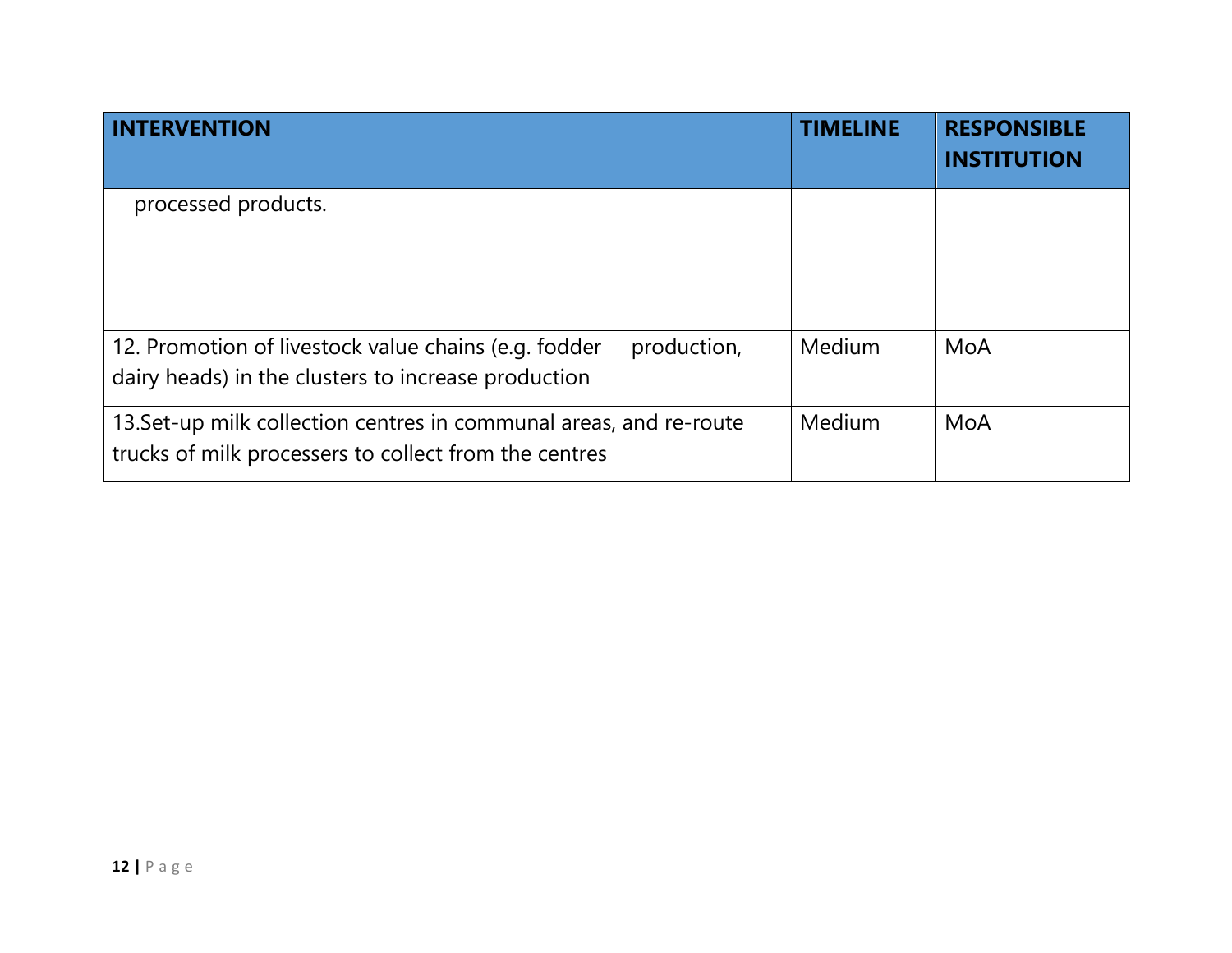# **ANNEXURE 2: GUIDELINES FOR THE COVID19 WAGE SUBSIDY**

Further to the Press Release by the Permanent Secretary, Ministry of Finance and Economic Development dated 2<sup>nd</sup> April 2020 on the COVID19 ECONOMIC RESPONSE the following are the Guidelines for the implementation of the Wage Subsidy announced by the Honourable Minister of Finance and Economic Development, Dr. Thapelo Matsheka during his address of 1<sup>st</sup> April 2020.

#### **1. What is the basis for payment subsidy?**

<span id="page-12-0"></span>The subsidy is being offered under the Public Finance Management (COVID-19 Pandemic (Corona Virus) Relief Fund) Order, 2020.

#### **2. Which business sectors qualify for the subsidy?**

All business sectors are eligible for the subsidy **with the exception of the following:**

- a. Water Supply;
- b. Electricity Supply;
- c. Wholesale Food;
- d. Retail Food;
- e. Post and Communications;
- f. Banks;
- g. Insurance;
- h. Parastatal Companies;
- i. Businesses with direct Government shareholding and Government aided entities such as nongovernmental organisations;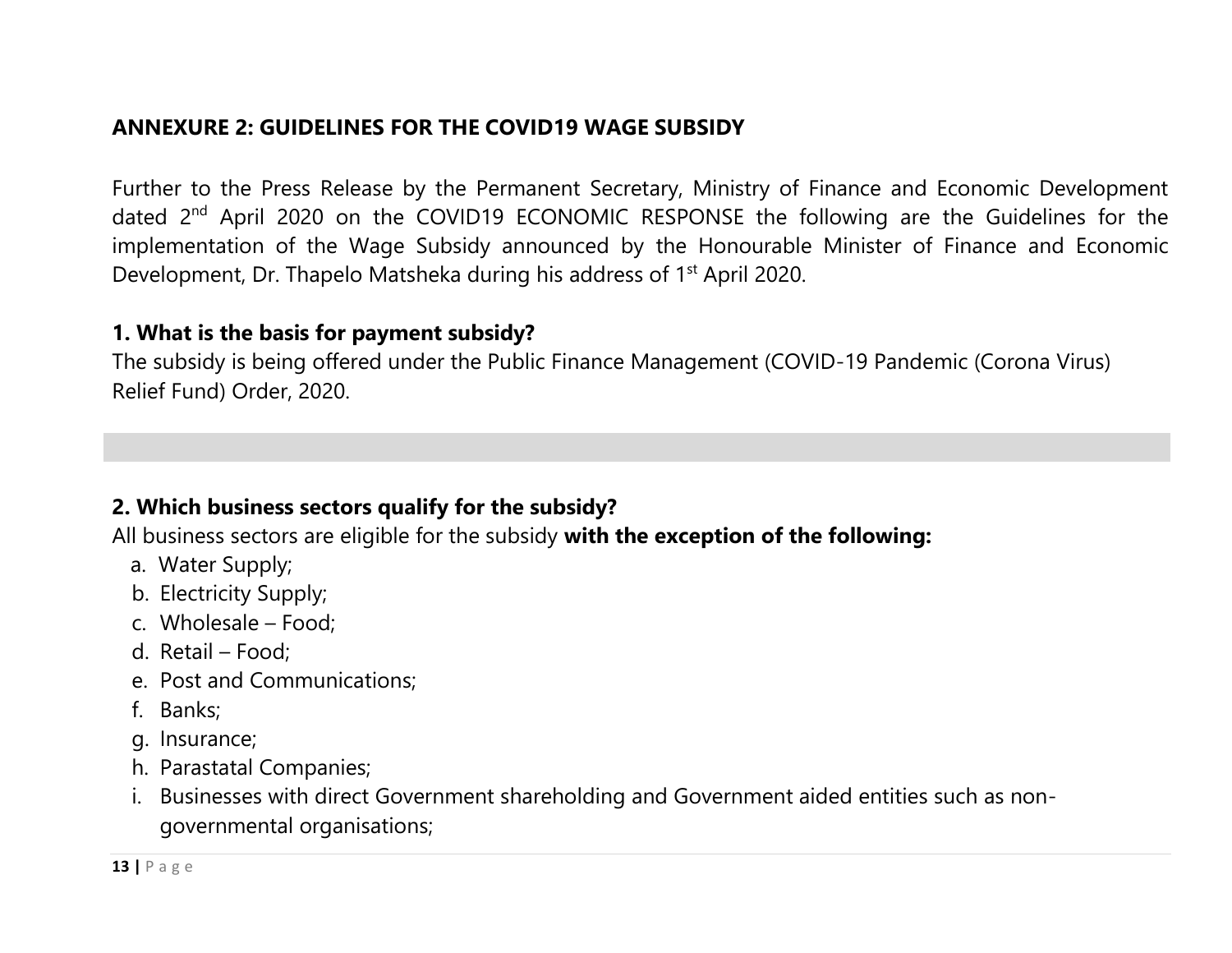- j. Central Government;
- k. Local Government;
- l. Pension administration services;
- m. Stock exchange services
- n. Fund management services ;
- o. Medical aid fund services;
- p. Health and pharmaceutical services

# **3. What conditions apply to the subsidy?**

- i. Applicable only to **citizen** employees;
- ii. Employers in identified sectors must be **registered for tax with BURS**;
- iii. Employers must make a **commitment not to retrench employees** as a result of the pandemic;
- iv. Applicant employer must produce a **wage bill from December 2019**;
- v. The subsidy period **commences in April and ends in June 2020**

# **4. What if I am not registered with BURS?**

A condition for accessing the wage subsidy facility is that employers must, at the least, be registered with BURS for income tax purposes. If a business is not registered but wants to access the facility they must register with BURS at the BURS website on the eservices portal.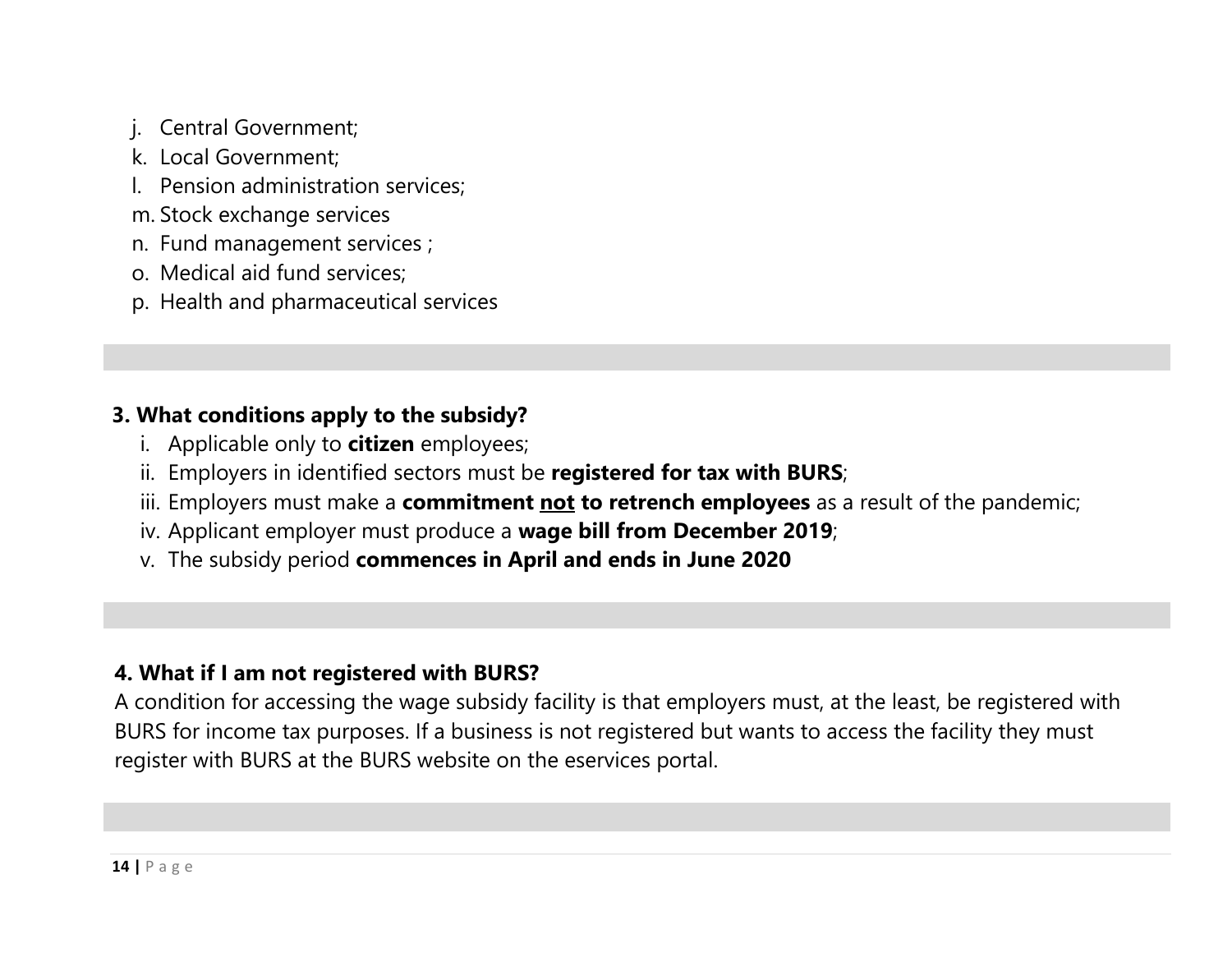# **5. What do qualifying businesses need to do to access the subsidy?**

#### **Step 1: Application form**

Qualifying businesses need to complete the COVID-19 Wages Subsidy Application available on the BURS website. The form must be completed and submitted online. The form is available at the e-services portal on the BURS website as shown below.



#### **Step 2: How will I know I am successful or unsuccessful?**

Successful applicants will receive an email confirming successful registration. The TIN of the successful registrant will be necessary for uploading your completed WAGE SUBSIDY CLAIM FORM.

**Step 3**: WAGE SUBSIDY CLAIM FORM is available on home page of the BURS website. Download, complete and save the form before uploading by clicking on the Wage Subsidy Upload tab (found on eservices homepage)

#### **Step 4: Monthly submission**

It is important to note that for each month the successful applicant must submit a claim through the WAGE SUBSIDY CLAIM FORM. The deadlines for submission of the form is highlighted in Question 8 below.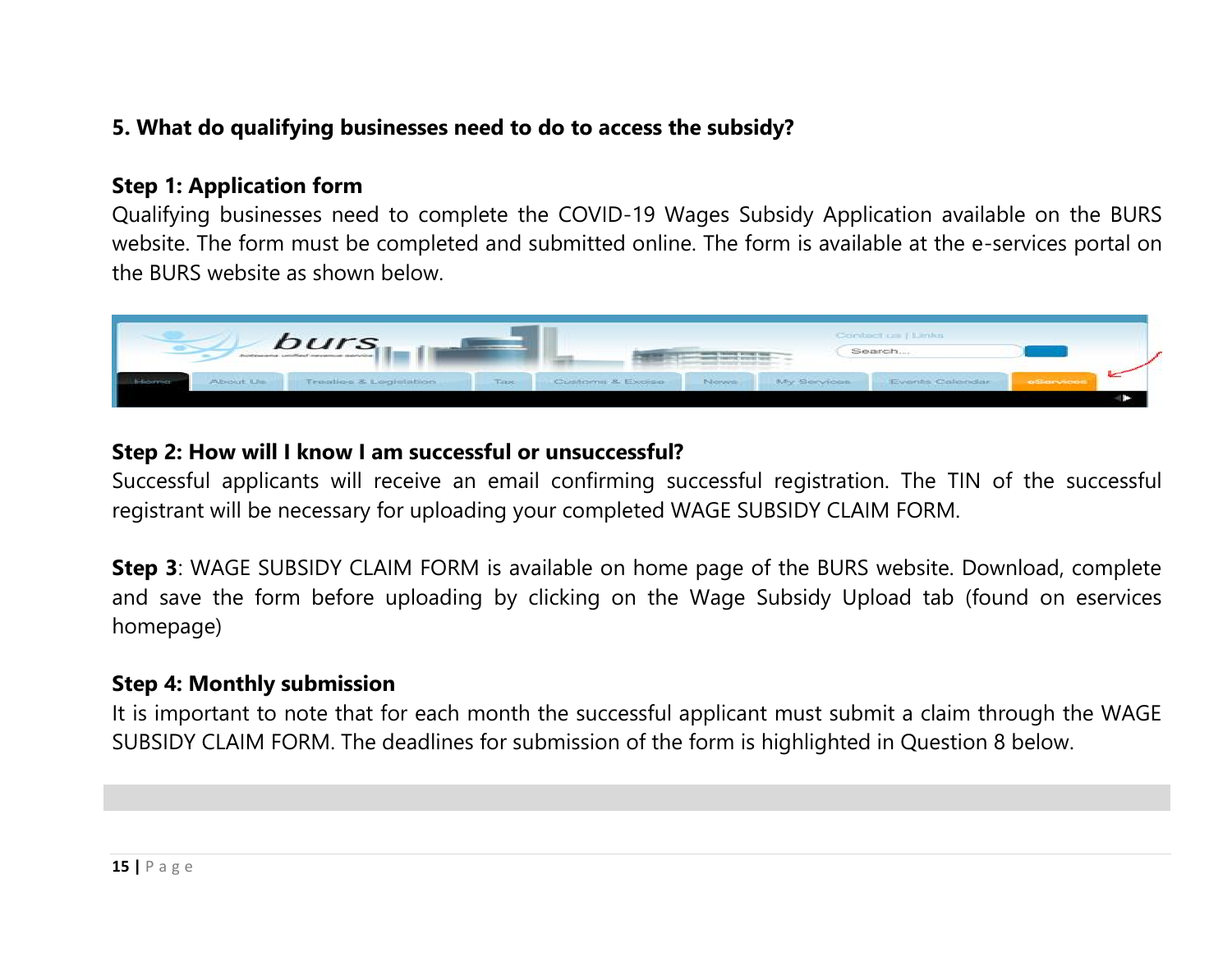## **6. Computations of the subsidy for each employee.**

The basis for the subsidy is 50% of the employee's monthly wages with a minimum support of P1000 and a maximum of P2500 for each qualifying employee. A diagrammatic representation of the subsidy is shown below:

| <b>WAGE (BWP)</b>  | <b>HALF WAGE (BWP)</b> | <b>WAGE SUPPORT</b> |
|--------------------|------------------------|---------------------|
|                    |                        | <b>AMOUNT(BWP)</b>  |
| 1000               | 500                    | 1000                |
| 1250               | 625                    | 1000                |
| 1500               | 750                    | 1000                |
| 2000               | 1000                   | 1000                |
| 2350               | 1175                   | 1175                |
| 2500               | 1250                   | 1250                |
| 3000               | 1500                   | 1500                |
| 3500               | 1750                   | 1750                |
| 4000               | 2000                   | 2000                |
| 4500               | 2250                   | 2250                |
| 5000               | 2500                   | 2500                |
|                    |                        |                     |
| <b>BEYOND 5000</b> |                        | 2500                |
| 6000               | 3000                   | 2500                |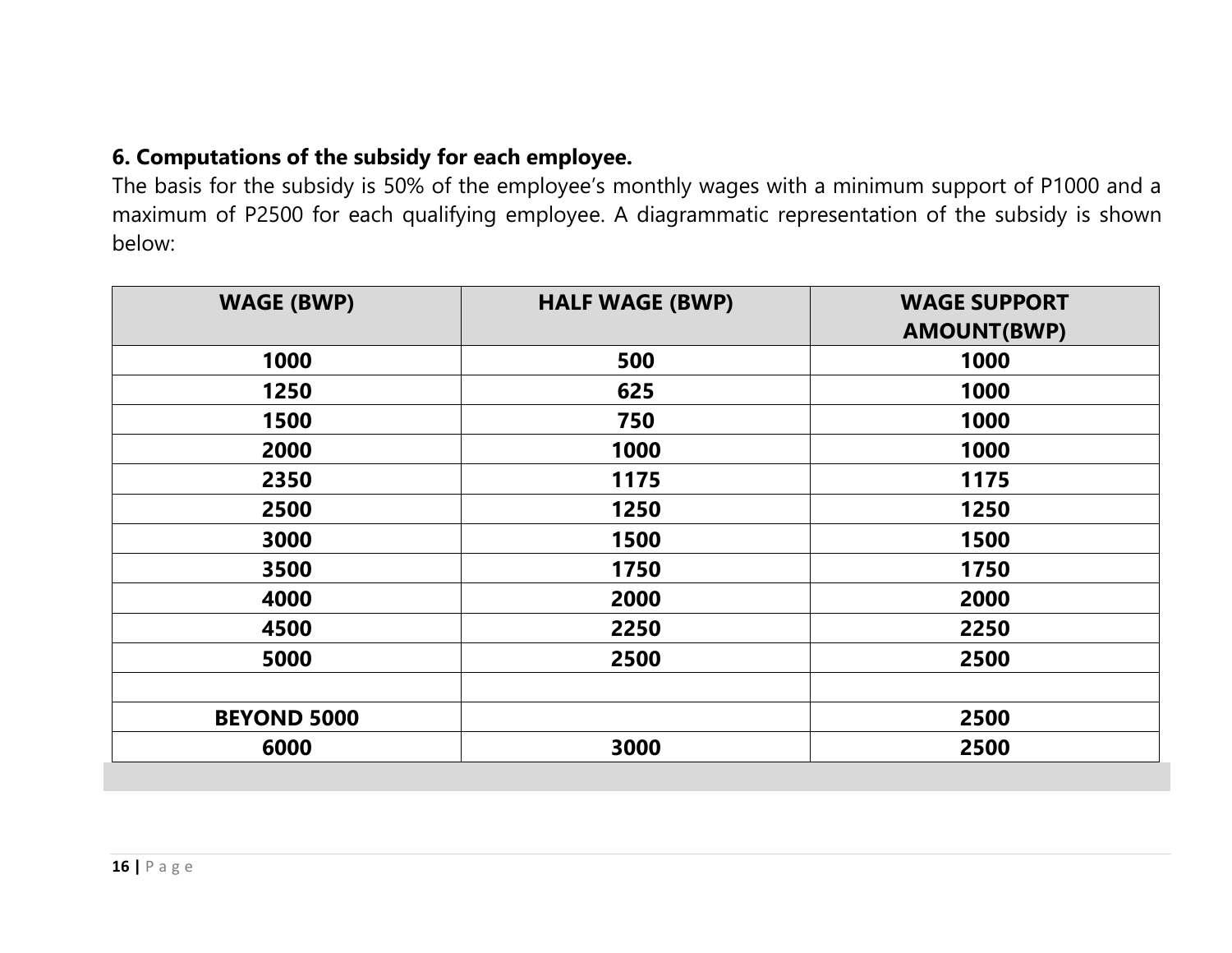## **7. Does the subsidy only apply to employees with wages of up to P5000?**

No. The subsidy applies to any citizen employee of a business not included in the list above.

#### **8. Do we expect employers to apply for the subsidy each month of subsidy period?**

Applications for the subsidy are to be made once during the subsidy period being April to June 2020. However, employers are required to be submit monthly subsidy claims in the prescribed downloadable form before the 15th of each month in order to facilitate payment in that month. Claims received during a month but after the 15th of that month will be paid in the subsequent month.

#### **9. When can applications be made?**

It is advisable that applicants submit their applications and/or claim forms during the month for which they are requesting support. No applications shall be processed after 30 days of the expiry of the subsidy period.

#### **10. When will subsidy payments be made to employers?**

Employers who have submitted correct documentation by the 15th will be paid by the 25th of that month. However, for April, the deadline for submission is extended to the 20<sup>th</sup> April 2020 and payments will be made by the 28th April 2020.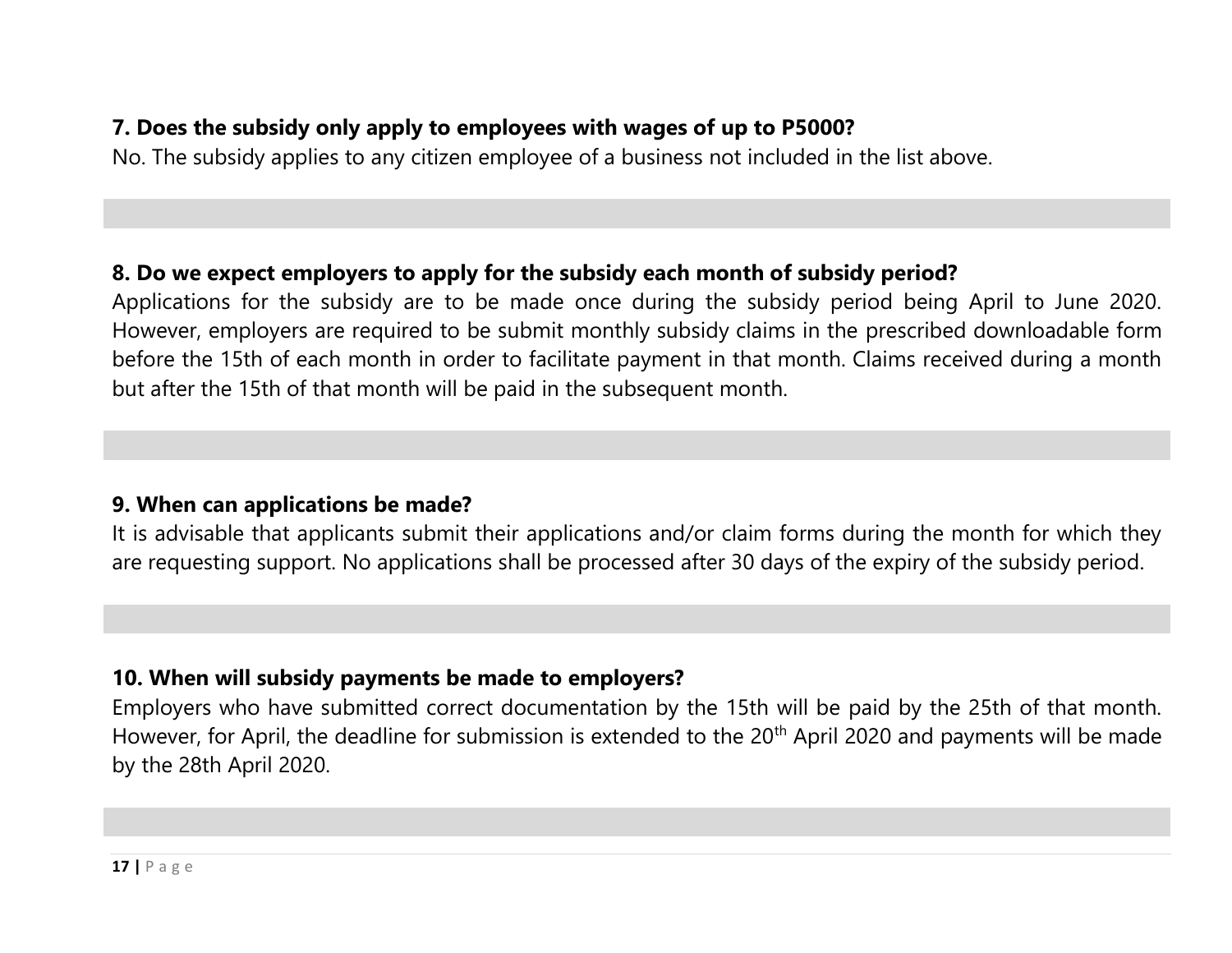**11. What if an employer is found to have abused this subsidy? Examples of abuse include:**

- **• Failure to disburse within the month of payment to eligible employees**
- **• Use of 'ghost' employees**
- **• Attempting to apply more than once for the same period**
- **• Providing misleading or incorrect information**

Any person who is found to have abused this subsidy shall be liable to prosecution

## **12. What other conditions are attached to the subsidy?**

• Applications will be dealt with within the normal course of business and some may be rejected on the basis of fundamental criteria e.g. citizen employees, TIN, sectoral classification etc.

• Appeals against a decision of the Commissioner General may be considered by the Management Committee of the Public Finance Management (COVID-19 Pandemic (Corona Virus) Relief Fund) Order, 2020. The address for the Committee is:

The Secretary Management Committee Public Finance Management (COVID-19 Pandemic (Corona Virus) Relief Fund) Ministry of Finance and Economic Development P/Bag 008 Gaborone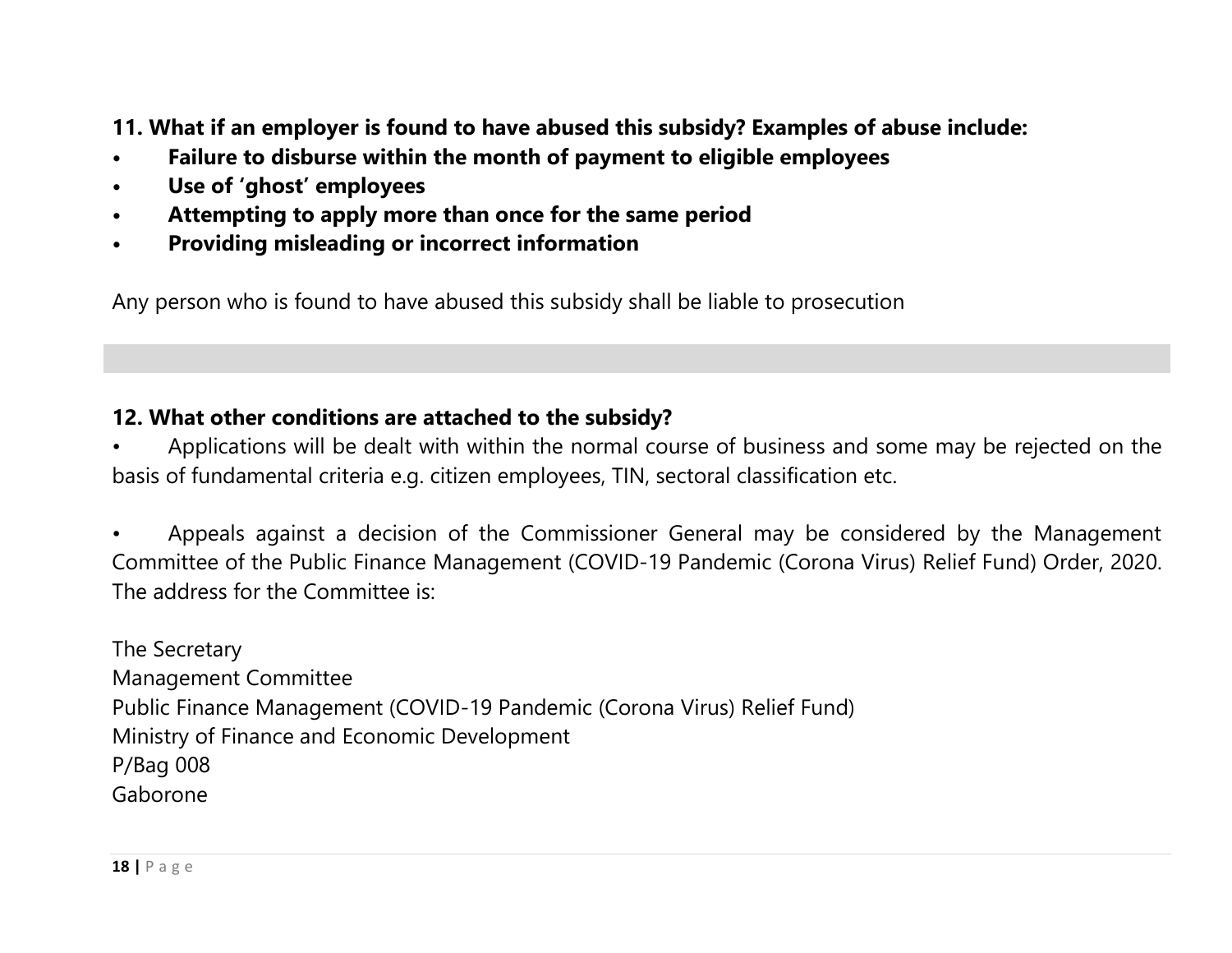# **13. How are employers to treat the subsidy payments to employees for tax purposes?**

Payment of subsidy and other wages due to employees does not exonerate employers from the duty to withhold pay-as-you-earn as required under section 56 of the Income Tax Act as read with the 6<sup>th</sup> Schedule to that Act.

#### **14. Does the subsidy apply to temporary employees?**

The subsidy includes employees who are contractually bound to the company such as temporary employees.

#### **15. What if an employee is employed by more than one employer?**

Where an employee has more than one employer, the employee is obliged to inform their employers that they are employed by another employer and indicate to each employer where they wish to access the subsidy.

#### **Further enquiries may be made to the following BURS officers during working hours:**